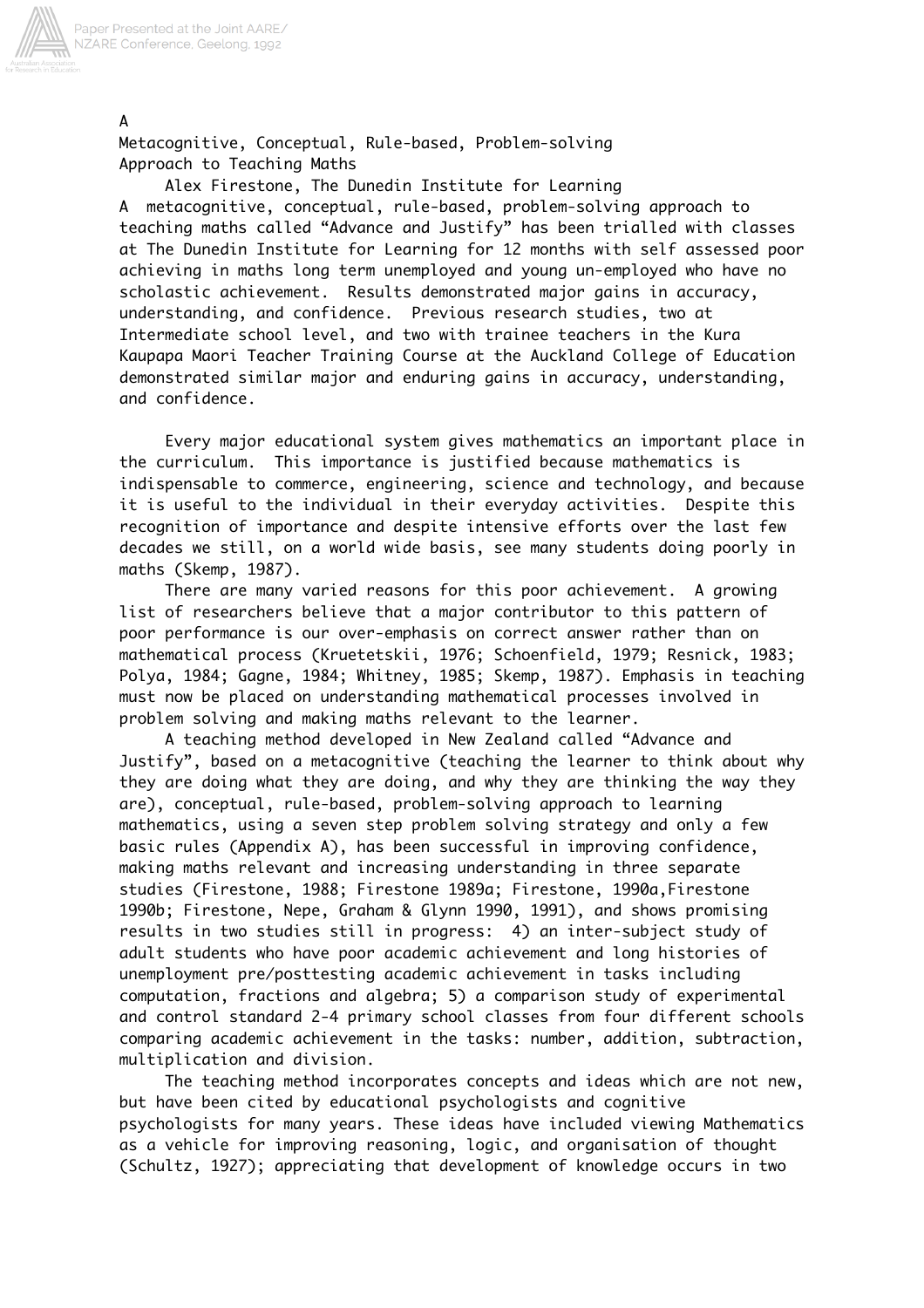

phases: the automatic unconscious acquisition followed by gradual increases in active, conscious control over that knowledge (Vygotsky,1962); the human mind is a pattern-making and pattern-using system (De Bono, 1976); appreciating that problem solving requires five phases of reflective thinking (Dewey, 1933); appreciating that thinking ability is developed only through appropriate activity (Krutetskii, 1976); using mathematical knowledge in problem solving to lead to a general attitude of "common sense" or "using your head" (Polya, 1965); the importance of training in cognitive and metacognitive skills for successful problem solving (Brophy, 1986; Lester, 1978, 1985).

 The success of the teaching method "Advance and Justify" in building confidence and making maths relevant, lies in the students accepting that mathematics can be used as a vehicle to learn how to better:

- 1) recognize problem types,
- 2) use knowledge,
- 3) synthesis knowledge

4) break problems down into manageable parts,

5) generalize their knowledge,

 6) use meaningful rules in an organized logical manner to solve problems

 7) use these problem-solving skills in solving their everyday problems.

"Advance and Justify" emphasises students' understanding of the nature of the problems they are working with, as well as understanding their own attempts to apply known rules to advance towards a solution. The strategy focuses closely on assessing understanding of mathematical knowledge as well as accuracy of outcomes. Students are encouraged to ask and answer a series of questions which facilitate their recognition of the problem type (not just a particular problem), their selection of some knowledge or rule from similar or related problems, their justifying of their use of that knowledge or rule in the present context, and their evaluation of how effective their use of that knowledge or rule has been. Students' demonstration of their appropriate application of these thinking processes is at least as important as their obtaining correct problem solutions. Research has shown "that procedures must take on meaning and make sense or they are unlikely to be used in any situation that is at all different from the exact ones in which they were taught" Resnick (1983, p 478).

 The problem-solving strategies incorporated in "Advance and Justify" stress recognition and understanding of conceptually similar processes and ideas across deceptively different domains of application. For example, addition of fractions, addition of algebraic terms, addition of geometric angles, addition of integers, and addition of time all employ the same logic and the same generic rules. Understanding the process should allow the operation of addition to be applied to any of these examples. Unfortunately, many teaching programmes destroy this powerful commonality. Separate and distinct algorithms are "taught" to handle each example. Successful application of each algorithm does not guarantee sufficient understanding to transfer the operation from one type of example to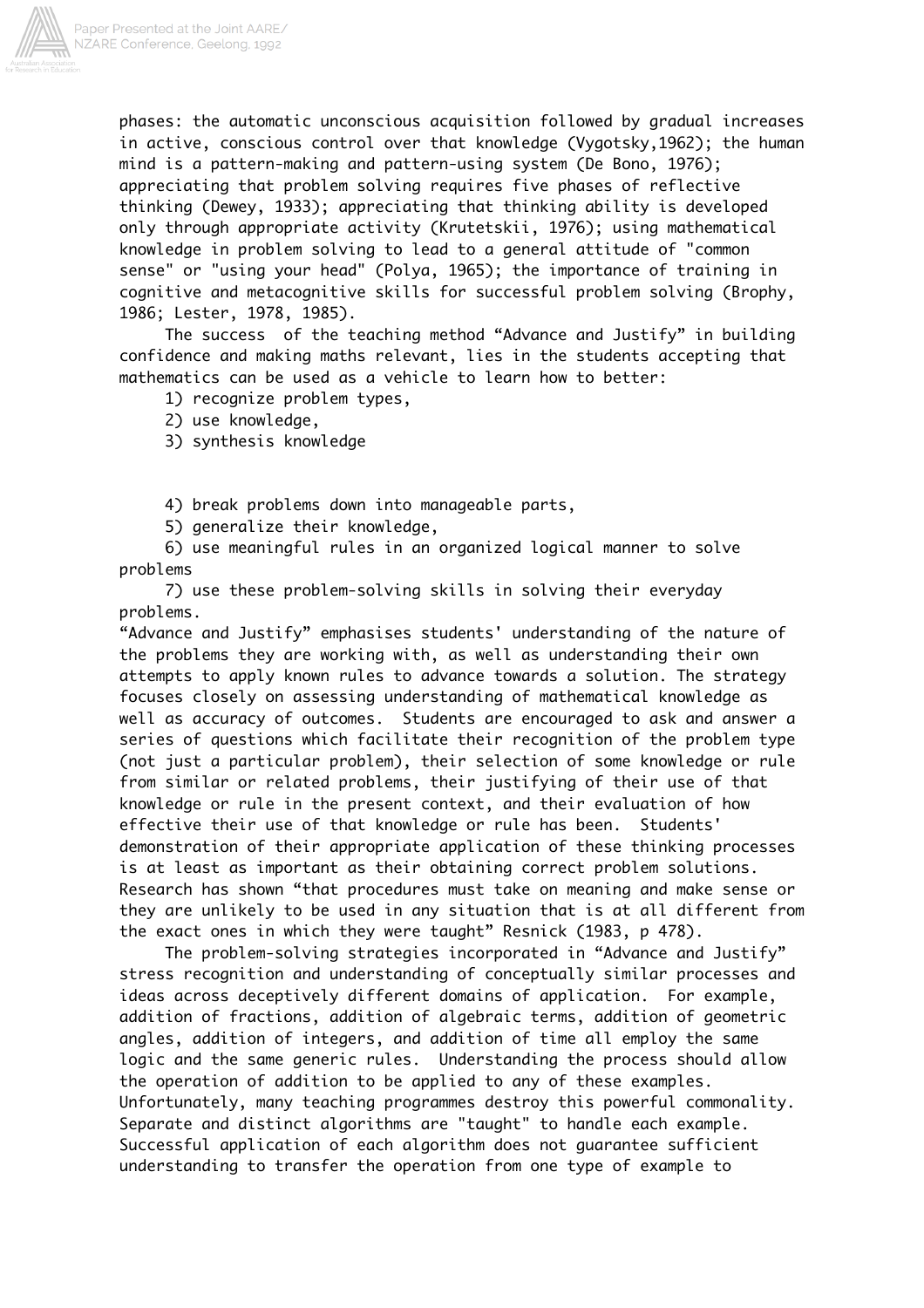

another. Opportunities for discovery of generic rules and mathematical concepts are lost.

 The teaching method has been demonstrated with abstract problems in basic arithmetic, fractions and algebra. Problems, grouped together in similar domains called tasks, were selected which facilitated the generalization of ideas between tasks (see Appendix C for tasks and sample problems for each study). This logical progression increases the learners understanding about maths and helps them learn to transfer their ideas and knowledge to other domains. Their ability to use concepts and basic procedures increases because they are building larger and more powerful schemata. The learners' over-all picture of mathematics gets bigger and more useful as they tie together the understandings of the different tasks by using the same rules and concepts in different ways. The importance that rules have in learning how to think is clearly given by Bloom (1976): rules are probably the major organizing factor, and quite possibly the primary one, in intellectual functioning. The S Æ R connection, once proposed as the unit of mental organization, has now been virtually replaced by the rule in the theoretical formulations of many psychologists. [Even they] ... are forced to concede that the proponderance of observed human behaviour occuring in natural situations is rule-governed (p.129).

 The tasks algebra and fractions were chosen to demonstrate the power of the teaching method "Advance and Justify" because these two topics are frequently considered difficult to teach by teachers, and difficult to learn by students. This problem domain is a valuable place to begin since the knowledge is well defined and self contained, and more importantly, may provide a supportive framework for learning general problem solving skills that can generalize to many other problem domains. Problems of the type:

have the ideal properties for learning problem solving. "They require subgoals and a general principle has to be applied to obtain the subgoal Greeno (1980, p 9)

Results of Previous Experimental Studies:

## Study One

 A pilot study with Form 1 participants from an Intermediate School in Dunedin, compared three groups of low achievers ( $n = 6$ ) in maths, using a multiple base line design (Firestone, 1988). The study was of six weeks duration, consisting of thirty, 50 minute lessons. The three groups achieved excellent results on understanding over 9 tasks involving complex algebra and fractions (see Appendix C) . They improved their pretest scores by more than 41 percentage points on task 3, by more than 52 percentage points on tasks 8, 2, and 7, by more than 66 percentage points on tasks 9, 6, 5, and 4 and by more than 84 percentage points on task 1 (see Appendix B). A comparison of tabulated results from pre and post questionnaire replies and interviews, indicated that subjects confidence, understanding, and liking for maths, significantly improved. Study Two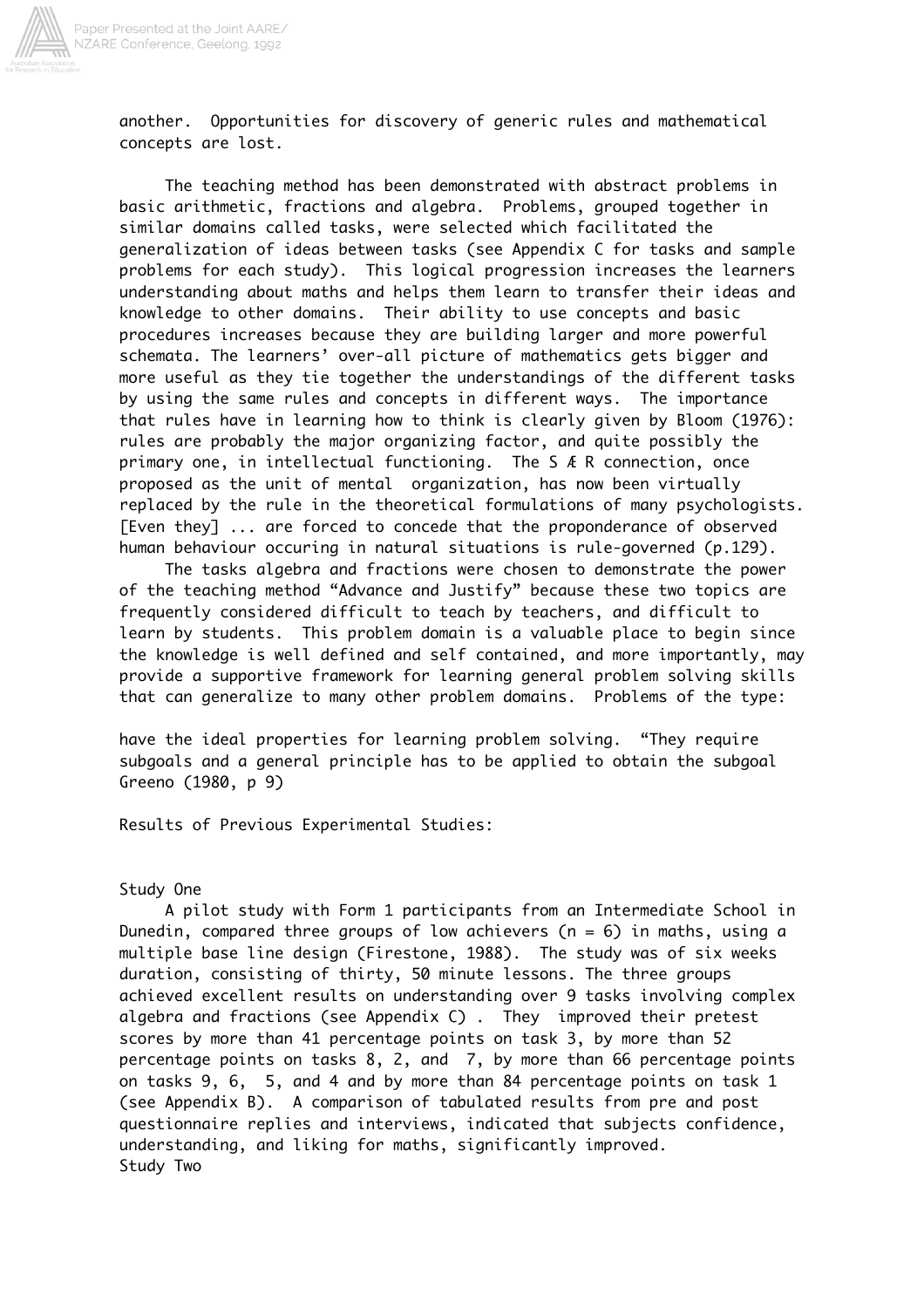The mathematical performance of Form 1 participants from two Intermediate Schools in Dunedin were compared. Five experimental Form 1 classes (n = 163), taught by a mixture of teachers (three volunteer relieving teachers with self assessed low confidence in teaching maths, one regular classroom teacher, and the researcher), with six, Form 1 classes (n = 178) taught in a conventional manner by their regular classroom teachers (Firestone, 1989a). This study, consisting of seventeen, 35 minute lessons, was of shorter duration than study one, and studied three fewer tasks (Appendix C). Comparing the percentage point increase of the experimental groups post-test over pre-test understanding scores, with the control groups percentage point increase of post-test over pre-test understanding scores, the experimental group achieved significantly larger percentage point increases (see Appendix B). Based only on measures of understanding, results suggest the poorest achieving experimental class out-performed the highest achieving class in the control school (see Appendix B, Summary of Statistical Restults). On the six fractions and algebra tasks, the experimental group achieved more than a 22 percentage point increase over the control group on task 2, better than a 35 percentage point increase on tasks 5 and 3, and better than a 47 percentage point increase on tasks 6, 4, and 1. A comparison of tabulated results from pre and post questionnaire replies and interview of the experimental group indicated the following: Subject's confidence, understanding and liking for maths, significantly improved (Appendix B). To the question "What do you think about using rules to solve maths problems", 68% of subjects responses were highly positive (Helped a lot; made it clear; really helped me; understand now; super; great) and another 24% gave a positive response (helped a bit; understand a bit better; alright; ok; ok but hard). To the question "How did you feel about maths before the maths program? How do you feel about maths now?", 62% of subjects gave a highly positive response (Hated maths before, now I like it; found maths boring, now I like it; didn't understand maths before, now I like it; didn't like maths before, now I like it; didn't have any confidence before, now it's easy), 9% responded positively (like maths a bit better; improved a bit; understand maths a bit better), 21% liked maths before the program and still like it, and 8% continued to dislike maths.

 Teachers who believed they had low confidence in their ability to teach mathematics participated as experimental teachers in the second (1989) study in order to assess whether the teaching method is suitable for a majority of teachers, and whether the training objectives are quick and easy to learn. The training program for teachers with low confidence consisted of 24 hours of classroom instruction (12 hours of lecture and 12 hours of supervised problem-solving activity), and homework which required reading, All You Need to Know About Fractions and Simple Algebraic Equations (Firestone, 1989c) and working all the maths problems in Mathematics Problem Book: Fractions and Simple Algebra (Firestone, 1989b). The confident teacher had four hours of instruction, and also did the required homework. The experimental teachers response to interview questions at the end of the program indicated that they significantly improved their confidence and liking for teaching maths, felt that children would not have difficulty learning fractions or algebra using the methods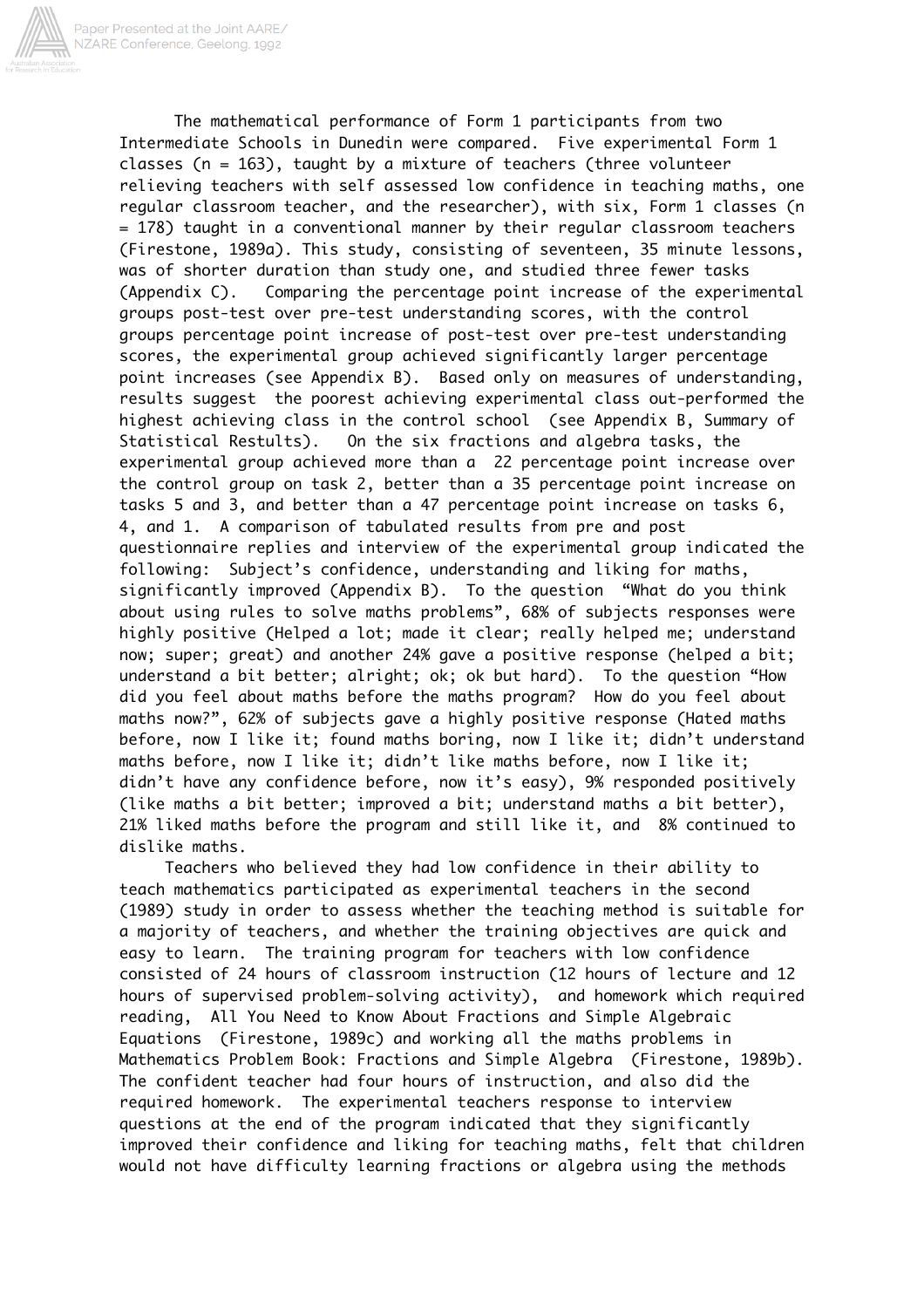

of "Advance and Justify", observed a positive change in their pupils confidence and attitude towards the problem domain, felt that the training

objectives were not too hard to master, and felt all teachers would benefit from, and should have, this training program.

 The control school teachers and pupils used their regular textbook, Modern School Mathematics Structure and Use (Duncan, Capps, Dolciani, Quast, and Zweng, 1980), and the Hawkes Bay Math Series (Hawkes Bay Maths , 1986) to cover the 12 topics detailed in the method section below. The control pupils were taught conventional lessons by their usual teachers. The pupils each had a copy of the Mathematics Problem Book: Fractions and Simple Algebra (Firestone, 1989b) and worked through the practice problems for the twelve topics.

 The experimental school teachers and pupils used, All You Need to Know About Fractions and Simple Algebraic Equations (Firestone, 1989c) instead of their usual textbooks. Each pupil had a copy of the same problem book as the control school, and worked the same practice problems. Study Three

An inter-subject  $(n = 11)$  study compared: pre-tests and post-test accuracy and understanding scores, pre-questionnaire and postquestionnaire tabulations, and questionnaire responses of participating teacher trainees from the Kura Kaupapa Maori teacher training program of the Auckland College of Education. The program was of two weeks duration, and consisted of 20 hours of lecture, and 16 hours of supervised problemsolving study where questions could be answered. For homework, required reading was, All You Need to Know About Fractions and Simple Algebraic Equations (Firestone, 1989c) and working all the maths problems in Mathematics Problem Book: Fractions and Simple Algebra (Firestone, 1989b). Results indicated a significant improvement in measures of confidence across all tasks, and a significant improvement in measures of accuracy and understanding when pretest and posttest results were compared (see Appendix B). In pre-questionnaire tabulations (see Appendix D for example of Questionnaire) the mean response for all 24 questions regarding confidence on a seven point scale (1 Very Confident, 7 Not Confident), was 5, with only 4 of the 24 responses indicating less than 3. In contrast the postquestionnaire tabulations showed the mean response for all tabulations was less than 3, with 21 of the 24 responses less than 3, and 14 of the 24 responses less than 2. Of the fourteen tasks involving fractions and algebra in study 3 (Appendix C), on measures of accuracy, there was more than a 45 percentage point increase of posttest over pretest on tasks 14, 11, 4, and 1, more than a 62 point increase on tasks 6, 5, and 7, more than a 47 percentage point increase on tasks 2, 13, and 8, more than a 83 percentage point increase on task 12, and more than a 70 point increase, on tasks 9 and 10 (Appendix B) . On measures of understanding, there was more than a 48 percentage point increase of posttest over pretest on task 1, more than a 58 percentage point increase on task 6 , more than a 65 percentage point increase,on tasks 5 and 3, more than a 73 percentage point increase on tasks 7, 2, and 14 ,more than a 81 percentage point increase on tasks 11, 13 and 12 , and more than a 93 percentage point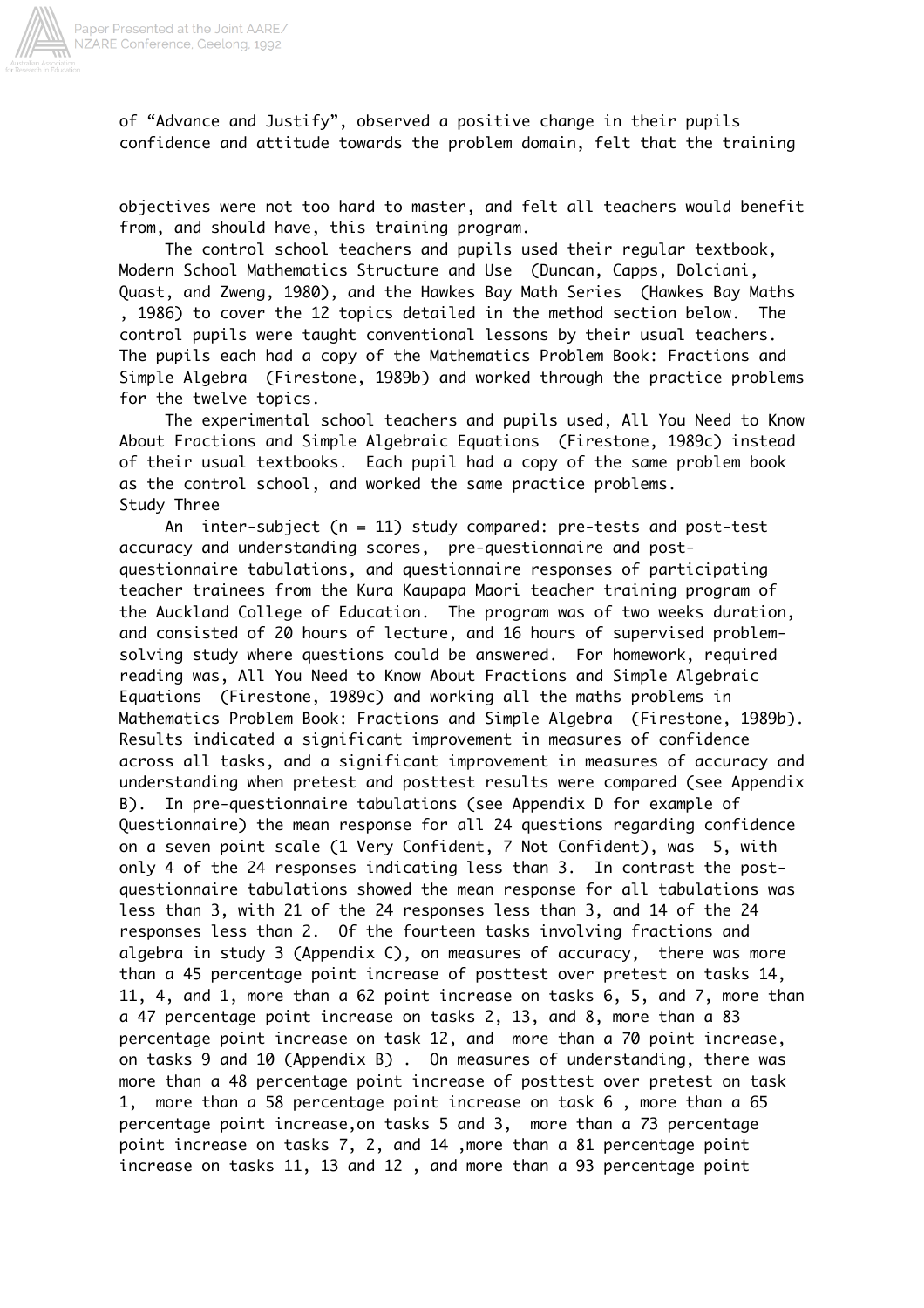

increase on tasks 10, 9, and 8 (see Appendix B).

The fourth study which was also inter-subject ( $n = 12$ ) compares pretests and post-test accuracy and understanding scores, and prequestionnaire and post-questionnaire tabulations of the same participating teacher trainees as study 3. The study uses the same rules, concepts, and basic procedures as the previous study, and develops and adds a few more. The study starts by analyzing two tasks, multiplication and division, which the students had mastered during their primary schooling years. These tasks are usually learned in a rote manner, with little over-all understanding of how the knowledge used in multiplication and division could be built upon and used in other more complicated tasks. The study included the solution of problems involving: power of ten notation, algebraic multiplication (quadratics), square roots, whole and fractional powers of ten, and three types of exponential equations (see Appendix C). The program was of eight days duration, and consisted of 16 hours of lecture, and 16 hours of supervised problem-solving study where questions could be answered. Preliminary data is very promising. On measures of accuracy students improved their outcome of post-test over pre-test on all the hierarchial tasks, achieving improvement in excess of 40 percentile points on tasks 4 and 11, in excess of 56 points in tasks 3 and 5, in

excess of 76 points in tasks 12 and 6, and in excess of 88 points for tasks 9, 7, and 8 (see graph in Appendix B). Summary of Results:

 For a quick over-all view of the results of the previous studies it is best to consult the graphs of accuracy, understanding and attitude in Appendix B.

1989 Study:

The Summary of Statistical Data table suggests that when ranked classes are compared the lowest achieving experimental class out-performed the highest achieving control class ( 67.5% over-all vs 64% over-all). The experimental class teacher was a volunteer person who had given up teaching and had assessed herself prior to the program as a teacher with very low confidence in teaching maths. The control class teacher was the regular class teacher (for the purpose of confidentiality, control class teachers are not identified, but included teachers of self assessed high confidence in teaching maths). When a comparison was made between the results of a basic maths skills test (problems taken from their standard three and four textbooks) and the post-test results of the experimental maths work, we find that the experimental classes found the fractions and algebra work significantly easier than their regular work, Mean +24.7% points (all of the DMp–s were positive). For the control classes we find the opposite effect. They found the fractions and algebra significantly more difficult than their regular work, Mean –12.5% (all of the DMp–s were negative). An over-all difference between the two schools of 37.2 percentage points. When we compare the improvement of outcome between the pre-test and posttest results of the poorest achieving experimental class and the poorest achieving control classes (DMp–pre), we have a 53.7% increase vs a 6.1% increase.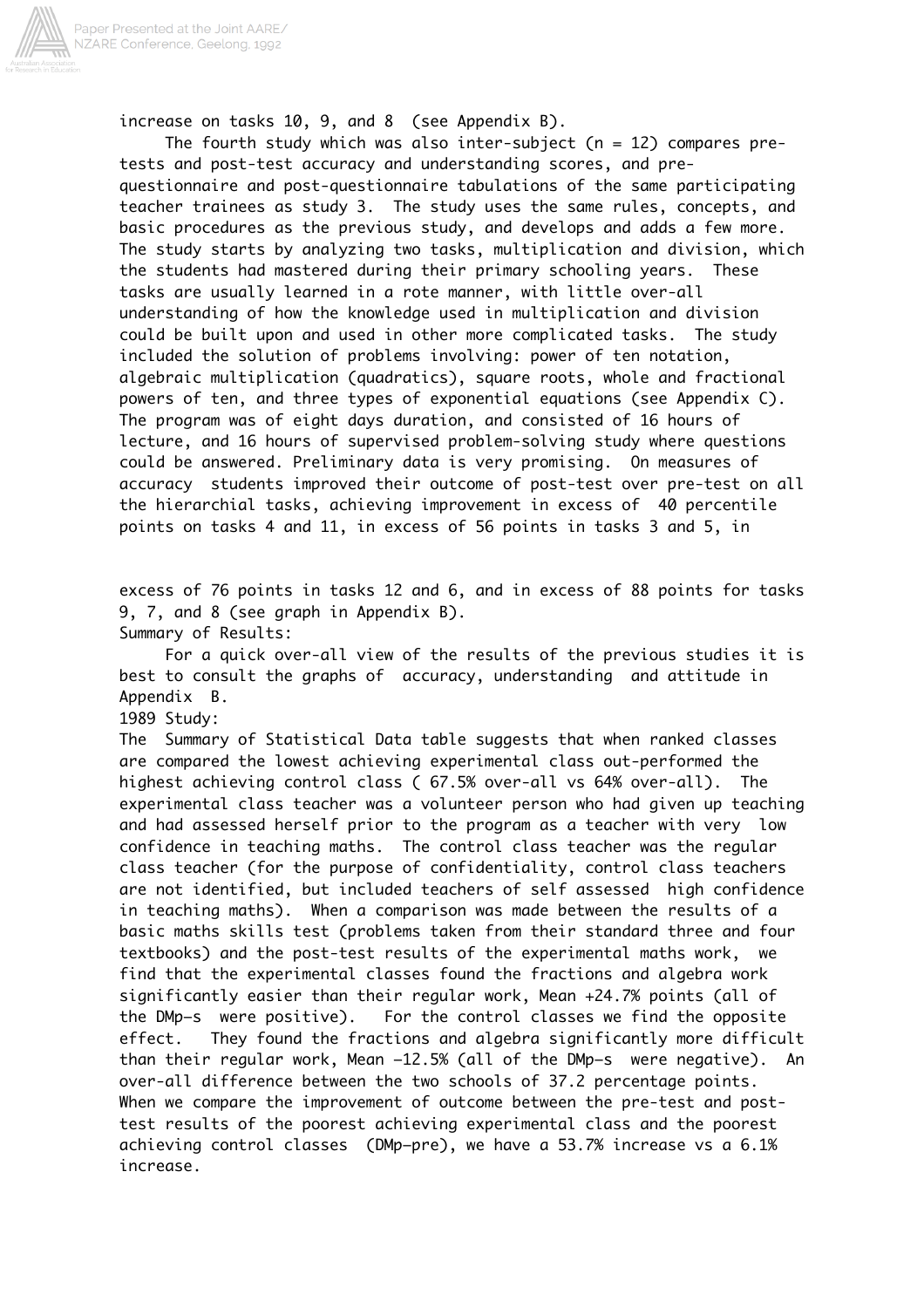

The Graph of Pre/Post-test Paired Results suggest that the control classes approached the addition tasks as independent tasks with inconsistent transfer of knowledge from one task to another as the tasks became more complex. This result was in contrast to that observed in the experimental classes.

1990 Study 3 and 1990 Study 4 (PRELIMINARY DATA ONLY) :

In both 1990 studies, a comparison of the graphs of pre-test and post-test results show the significant achievement made in both accuracy and understanding. These results are all the more significant when we consider that they were achieved by the students over two-two week training periods . The Graphs of Attitude indicate that the students attitudes towards the

tasks significantly improved over the training period. Conclusion:

 The plea to use mathematics as a vehicle for improving reasoning, logic, organization of thought, and metacognitive skills is an old one. It was eloquently expressed by Schultz (1927):

No other subject suffers so much and becomes so valueless as mathematics, when treated by mechanical modes of study (p. 13) ... The principal value of mathematical study arises from the fact that it exercises the reasoning power more, and claims from the memory less, than any other secondary school subject. The study of mathematics should result in the development of power, rather than the acquisition of facts. Not he who knows a great many mathematical facts is a good mathematician, but he who can apply these facts intelligently (p. 18).

 Nearly sixty years later we hear Brophy (1986) making a similar plea to educators:

students achieve success consistently by beginning at their level, moving in small steps, and preparing them sufficiently for each new step so that they can adjust to it without much confusion or frustration. . . . students will need cognitive and metacognitive training, (a) setting and committing themselves to appropriate goals, (b) monitoring and appraising their performance as they work, and (c) reinforcing themselves for goal attainment. (Brophy, 1986, p. 341)

 The skills which "Advance and Justify" uses and teaches to improve reasoning, logic, organization of thought, and metacognitive skills, are: Learning to integrate knowledge of the problem (e.g. students ask themselves; "What is the problem telling me about itself?"; "What type of problem am I dealing with?"; "What is the problem asking me to do?").

Relating the problem to previous knowledge (e.g. students ask themselves; "What do I know about this type of problem?"; "What rules or concepts will I need?").

Learning to focus on goal (e.g. students ask themselves; "What do I know about the answer, in what way does the present state differ from the goal state?").

Learning about problem structure and process (e.g. students ask themselves; "How can I advance towards the answer?" "Did this Advance Help?"; What else can I do?").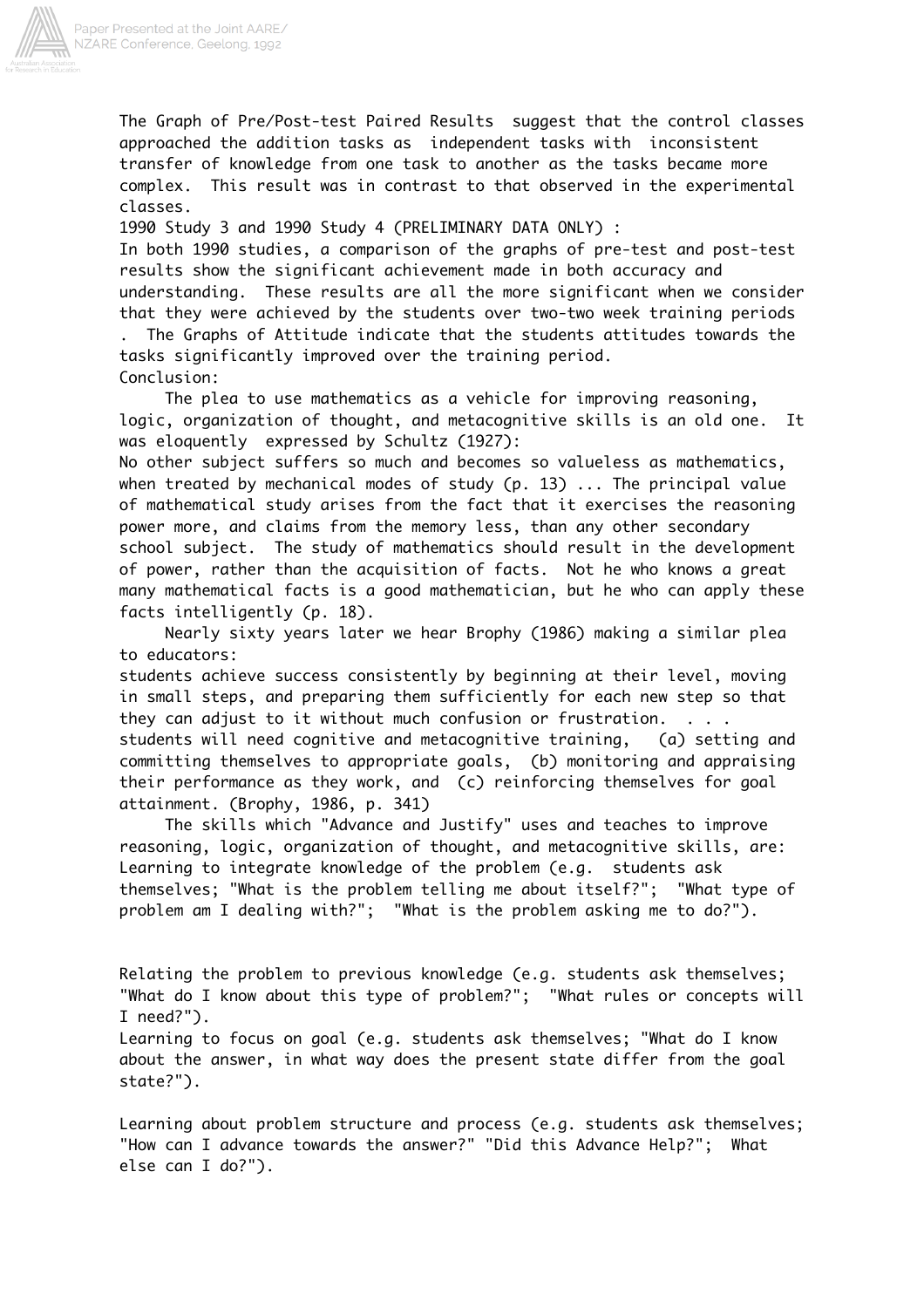

Using problem solving techniques (e.g. sub-goaling, backward thinking, forward thinking, means end analysis, substitution, analogy, diagrams, problem representation).

Developing metacognitive skills (e.g. students ask themselves; "What rule or knowledge do I have which justifies this advance?"; Why do I think I have the correct answer?" "Why did I use this particular rule? "Why have I done what I've done?").

Developing Transfer (e.g. "What rule or knowledge do I have which justifies this advance?"; Why do I think I have the correct answer?"; "Why did I use this particular rule, why have I done what I've done?"; "Have I used this rule or idea before, how useful is it?"; "What other things could I use this idea or rule for?").

 The ideas used in "Advance and Justify" are not new. They can be found in any modern text on Cognitive Psychology (e.g. Matlin, 1989). There are teaching methods which incorporate many of these ideas (e.g. Dewey's five phases of reflective thinking; Polya's four phases; Lester's Method; and methods based on: Osmosis, Memorization, Imitation, Cooperation, and reflection, all cited in Firestone, 1990a, pp. 13-16). What makes "Advance and Justify" effective is the simplicity of the package. It uses only a few but very powerful and generizable rules, and a simple seven step problem solving strategy (Appendix A). When we compare the poor results that New Zealand students achieved by international standards with the results achieved in these studies it suggests the importance of support for further research on trials in the ecologicaly valid setting of a whole school environment, and on further research for investigating the effectiveness of the teaching method "Advance and Justify" in other domains.

References: Brophy, J. (1986). Teaching and Learning Mathematics: Where Research Should be Going. Journal for Research in Mathematics Education, Vol. 17(5), 323-346. Bloom, B.S. (1976). Human Characteristics and School Learning. N.Y.: McGraw -Hill. Department of Education (1987). Mathematics Achievement in New Zealand Secondary Schools: A Report on the Conduct in New Zealand of the Second International Mathematics Study with the International Association for the Evaluation of Educational Achievement. Wellington, N.Z.: Government Printer. De Bono, E, (1976). Teaching Thinking. London: Billing and Sons Ltd. Dewey, J. (1933). How We Think. Boston, Mass.: D.C. Heath and Co. Duncan, E.R.; Capps, L.R.; Dolciani, M.P.; Quast, W.G.; & Zweng, M.J. (1980). Modern School Mathematics Structure and Use. Boston, Mass: Houghton Mifflin Co. Firestone, A.H. (1988). A Game-Based Approach to Teaching Problem Solving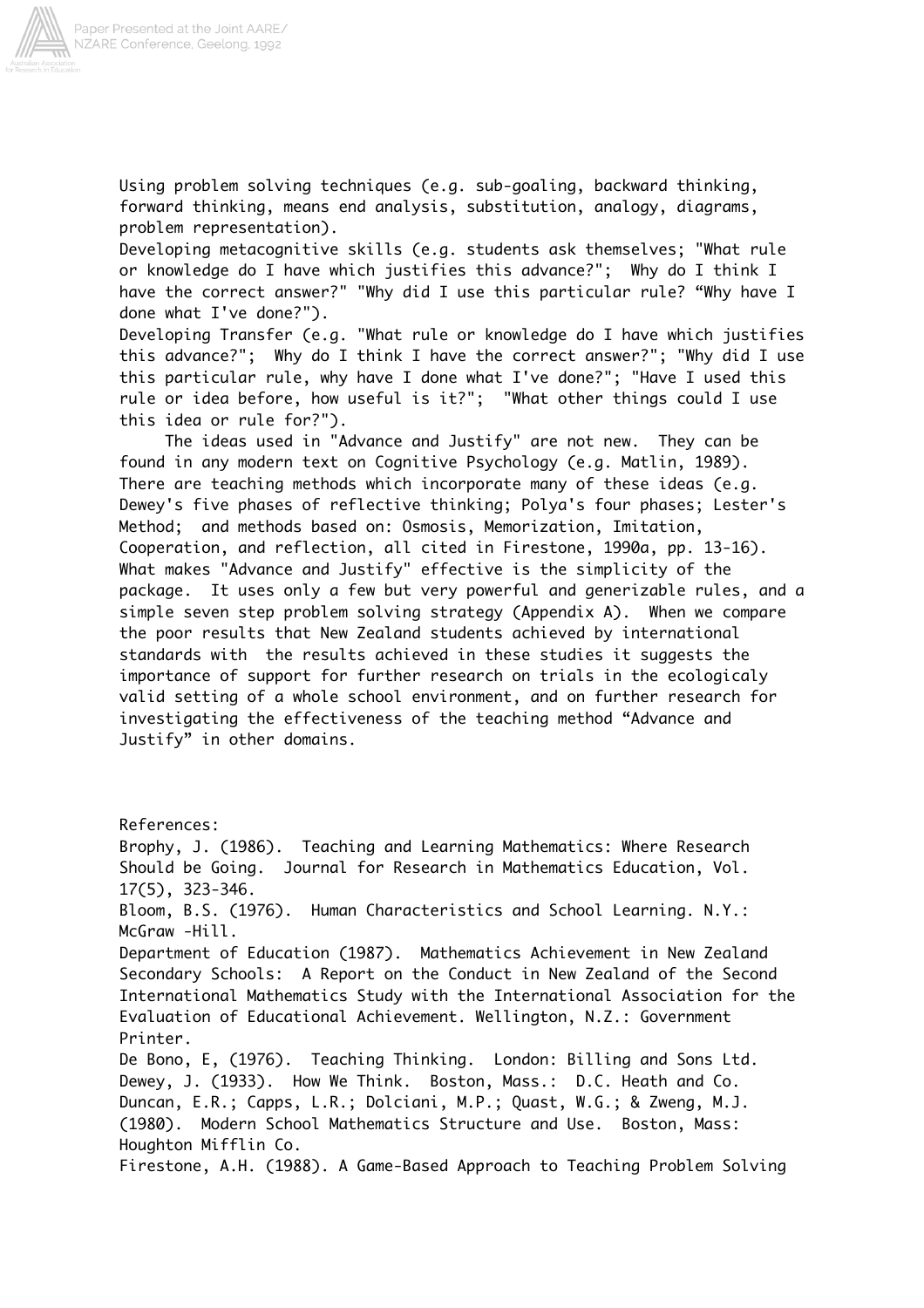

and Thinking Strategies to Form 1 Intermediate School Pupils Solving Fractions and Algebraic Equations. Paper presented at 10th N.Z.A.R.E. Conference, Massey University, Palmerston North (Dec. 1988). Firestone, A.H. (1989a). A Meaningful, Rule-based Approach, to Teaching Mathematics. Paper presented at 11th N.Z.A.R.E. Conference, Central Institute of Technology, Heretaunga (Dec. 1989). Firestone, A.H. (1989b). Mathematics Problem Book: Fractions and Simple Algebra Dunedin, N.Z.: Dunedin Institute for Learning Firestone, A.H. (1989c). All You Need to Know About Fractions and Simple Algebraic Equations Dunedin, N.Z.: Dunedin Institute for Learning Firestone, A.H. (1990a). A New Approach to Teaching Mathematics. Unpublished M.A. Thesis University of Otago, Dunedin (1990). Firestone, A.H. (1990b). A Metacognitive, Rule-based, Conceptual, Problemsolving Approach to Teaching Fractions and Simple Algebra. Paper presented at 12th N.Z.A.R.E. Conference, Auckland College of Education(9-12 Dec. 1990). Firestone, A.H., Nepe, T., Graham, J.D., & Glynn, T. (1990) Gains in Mathematics Accuracy Understanding and Confidence by Kura Kaupapa Maori Teacher Trainees Using 'Advance and Justify' Procedure. Final Report to Ministry of Education, Research and Statistics Dept. June, 1990 Firestone, A.H., Nepe, T., Graham, J.D., & Glynn, T. (1991) Gains in Mathematics Accuracy Understanding and Confidence by Kura Kaupapa Maori Teacher Trainees Using 'Advance and Justify' Procedure. Paper presented at 13th N.Z.A.R.E. Conference, Knox College, Dunedin (Dec. 1991). Gagne, R.M. (1984). Useful Categories of Human Performance. American Psychologist . Vol. 39, 4, 377-385. Greeno, J. (1980). Trends in the Theory of Knowledge for Problem Sovling. (Eds.) D. Tuma & F. Reif. Problem Solving and Education: Issues in Teaching and Research. Hart, K.M.; Brown, M.L.; Kuchemann, D.E.; Kerslake, D.; Ruddock, G.; & McCartney, M. (1981). Children's Understanding of Mathematics: 11-16. London: Murray. Hawks Bay Maths Advisors (1986). Hawkes Bay Math Series . Hawkes Bay: Maths Advisors, Department of Education. Hayes, J.R. and Simon, H.A. (1980). Psychological Differences Among Problem Isomorphs. In N.J. Castellan Jr., D.B. Pisoni, and G.R. Potts (Eds.) Cognitive Theory (Vol. 2). Hillsdale, N.J.: Erlbaum. Krutetskii, V.A. (1976). The Psychology of Mathematical Abilities in School Children. Chicago: The University Press. Lester, F.K. (1978). Mathematical Problem Solving in the Elementary School: Some Educational and Psychological Considerations. In Mathematical Problem Solving: Papers from a Research Workshop. Columbus, Ohio: ERIC Center for Science. Lester, F, Jr. (1985). Methodological Considerations In Research on Mathematical Problem-Solving Instruction. In E. A. Silver (Ed.) Teaching and learning mathematical problem solving: Multiple Research Perspectives. Hillsdale, N.J.: Lawrence Erlbaum. Mason, J., Burton, L., and Stacey K. (1982). Thinking Mathematically.